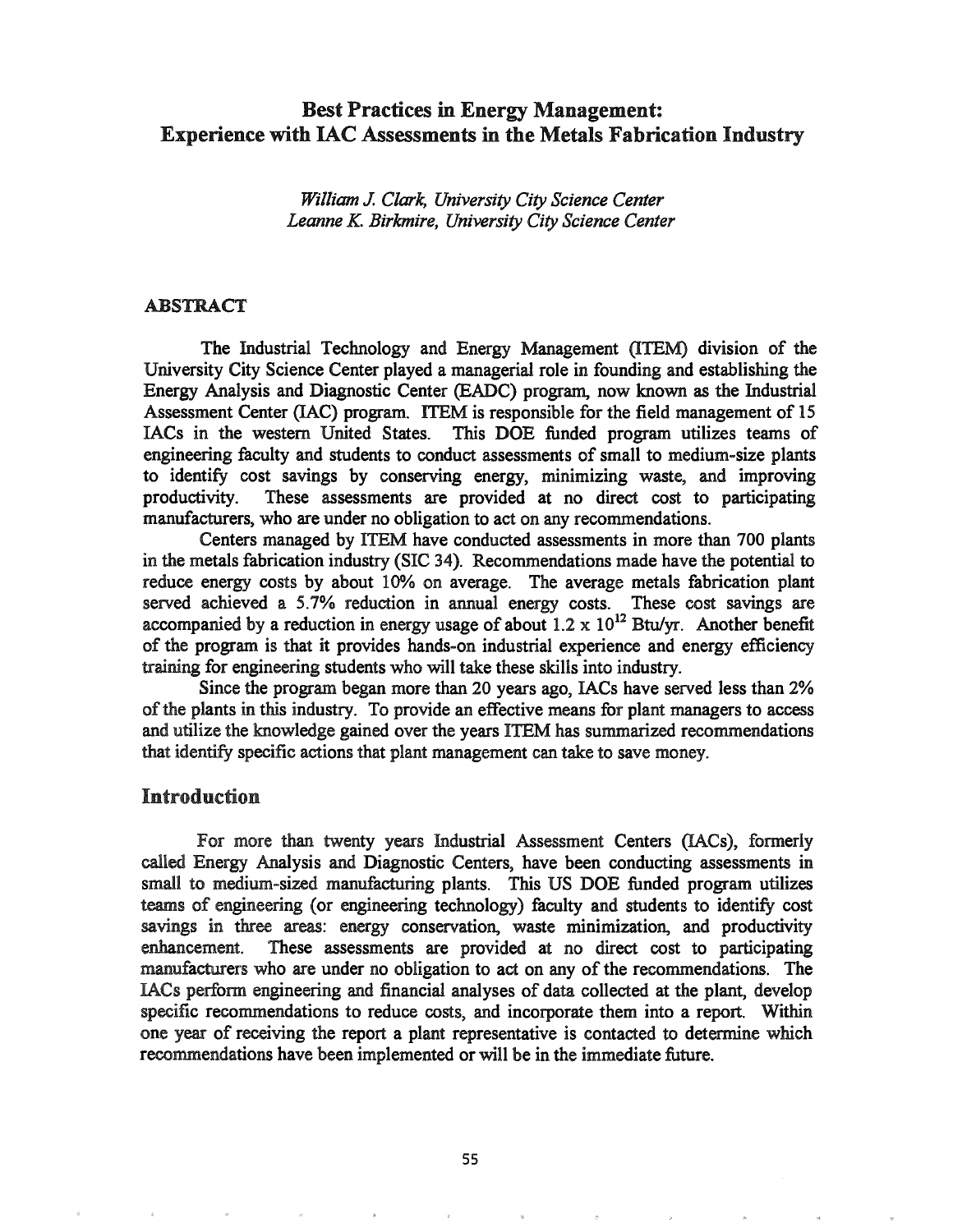The lACs are located at thirty universities throughout the US. Each center provides 25 assessments per year at plants within 150 miles of the university. To qualify for an assessment the plant must be in SIC 20-39 and meet three of the following criteria: annual gross sales below \$75 million, fewer than 500 employees, annual energy bills between \$75,000 and \$1.75 million, and lack of in-house professional expertise in energy use and conservation.

Typically, cost savings at each plant are on the order of about *SSO,OOO/yr.* In addition to the cost savings achieved at the plants served, the lAC program provides many other benefits. Implementation of assessment recommendations increases energy efficiency in the industrial sector and helps to mitigate climate change by reducing greenhouse gas emissions. The program fosters market transformation of energy efficient technologies. It has provided more than 2,000 engineering students with practical field experience making them better future employees. At the university level, it provides opportunities to establish productive relationships with local industry. In addition, when the nearly 100 engineering faculty who have been part of the program incorporate the knowledge gained into their coursework it benefits their students' education. Although these benefits are difficult to quantify they have a long lasting effect on the prosperity of the institutions involved and the future of energy efficient manufacturing in the US.

ITEM played a managerial role in founding and establishing the program and is responsible for the field management of IS lACs located in the western US. The Office of Industrial Productivity and Energy Assessment (OIPEA) at Rutgers University provides field management for 15 lACs in the eastern US. Since the program's inception more than 20 years ago, lACs have performed more than 8,000 industrial assessments. To date lACs under ITEM's management have conducted more than 700 assessments at plants in the metals fabrication industry. Engineers from ITEM's staff have reviewed all of the assessment reports for these plants to ensure consistency and quality of recommendations and analyses. In addition, lAC and ITEM staff have conducted followup studies in these plants to establish the extent to which manufacturers have implemented recommendations and the degree of manufacturers' satisfaction with the services received. The chief purpose of this paper is to present a summary of the results from plants served in the metals fabrication industry.

#### Industry Overview

The 1992 Economic Census indicates that there are 32,959 companies with 36,429 establishments in the fabricated metal products industry (SIC 34). These plants produce annual shipments worth approximately \$166.5 billion and employ 1.3 million people throughout the United States. This major group manufactures a wide variety of products separated into nine industry groups (3-digit SICs).

Three of the nine industry groups are responsible for about two thirds of the total annual shipments. Listed in decreasing order of annual shipments they are: SIC 344 fabricated structural metal products (e.g., bridge sections, metal doors, boilers, downspouts, and fire escapes), SIC 349 - miscellaneous fabricated metal products (e.g., industrial valves, steel springs, and pipe fittings), and SIC 346 - metal forgings and stampings (e.g., anchors, hub caps, and jar tops).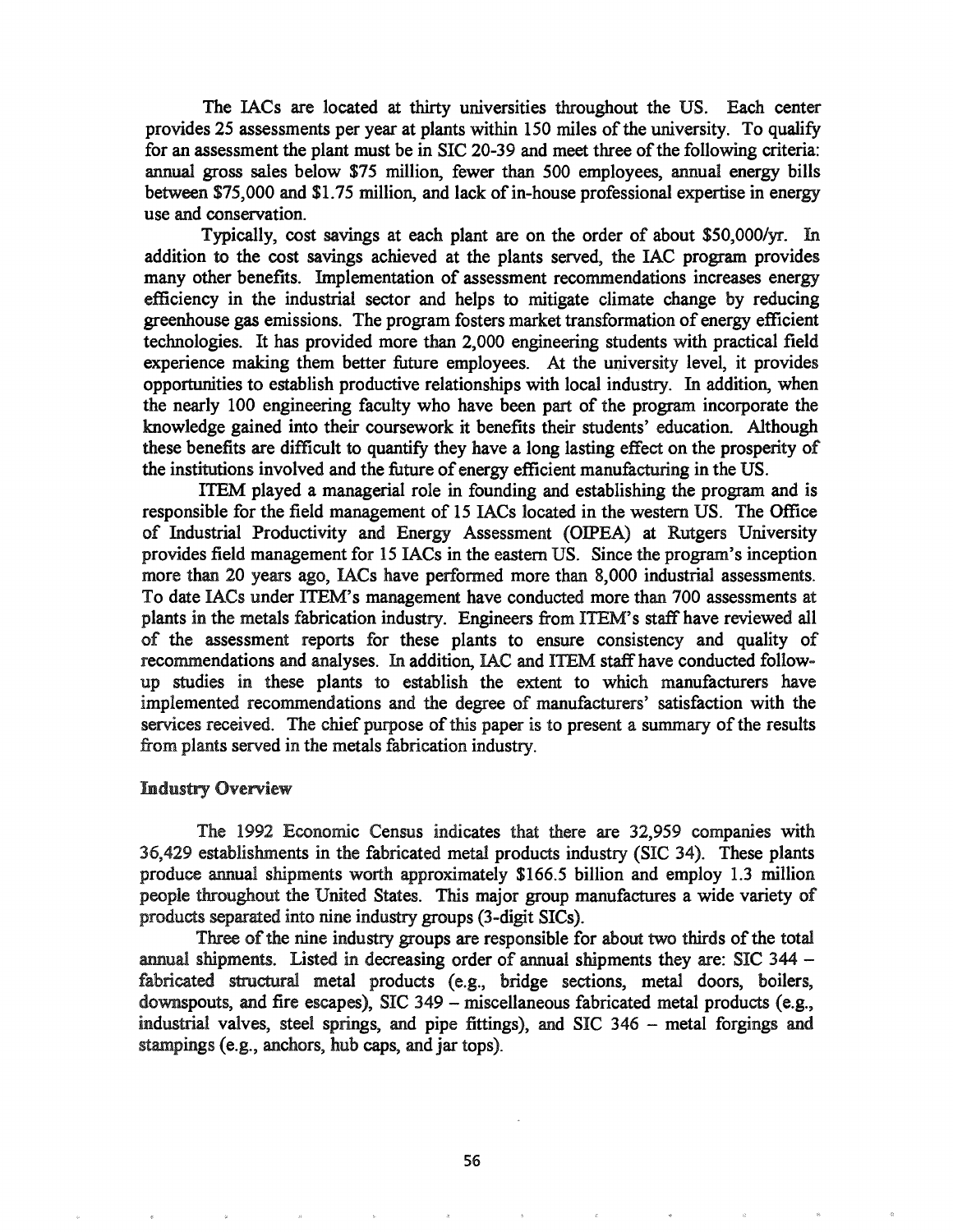Plants in this industry are widely distributed throughout the US. Seven states (California, Ohio, Illinois, Michigan, Texas, New York, and Pennsylvania) account for 50% of the total number of plants in this industry. In addition, these same seven states are responsible for 51% of the total annual value of shipments.

Total annual energy cost in the production of goods in SIC 34 is about \$2.8 billion of which electricity encompasses approximately 69%. A profile of energy usage for the 713 plants in this industry that have been served by lACs under ITEM's field management shows that electricity accounts for approximately 33% of the energy consumption, natural gas for 64%, and all other fuels (primarily fuel oil and LPG) for the remaining 3%. Energy usage data from these assessments are presented in Table 1. Similar data extracted from the 1991 Manufacturing Consumption of Energy Survey (MECS) are included in the table. A comparison of the two data sources shows that the consumption pattern of plants served by the lACs is very similar to the larger national survey. In addition, the vast majority (99.4%) of plants in this industry meet the criterion of fewer than 500 employees.

|               | <b>IACs</b> | MECS |
|---------------|-------------|------|
| % Electricity | 32.6        | 33.3 |
| % Natural Gas | 64.4        | 57.0 |
| % Fuel Oil    | 19          | 3.0  |
| $%$ LPG       | 07          | າ ຈ  |
| % Other       | 04          | 5.3  |

Table 1 Energy Hsage Profile - SIC 34

### **Cost Saving Recommendations**

The energy conservation opportunities recommended in the 713 plants served have the potential to conserve more than 2 trillion Btu/yr which represents 8.5% of the total energy consumed in these plants. These and other energy-related measures (some measures such as restructuring utility rate structures do not conserve energy but can have significant cost-savings potential) identified could reduce annual energy costs by about 10% on average. A summary of the IAC implementation results for this industry shows that 61% of all energy-related measures were implemented. This corresponds to a 5.7% reduction in annual energy costs and a 5.0% reduction in energy usage.

The typical assessment report included an average of six energy-related recommendations with 200 unique measures identified. By examining the data from the 713 energy audits these 200 unique measures can be aggregated into nine categories as follows: combustion; steam; electricity supply and demand reduction; compressed air; process equipment; lighting; space heating, ventilation, and air conditioning (HVAC); and fuel switching. Within these categories are specific measures that are frequently made and have significant cost savings potential. These measures, aggregated by category, are shown in Table 2 and described in greater detail in the sections that follow. The frequency of each recommendation, the percentage of those recommendations that were implemented (% Impl.), and their average payback period in years are included in the table.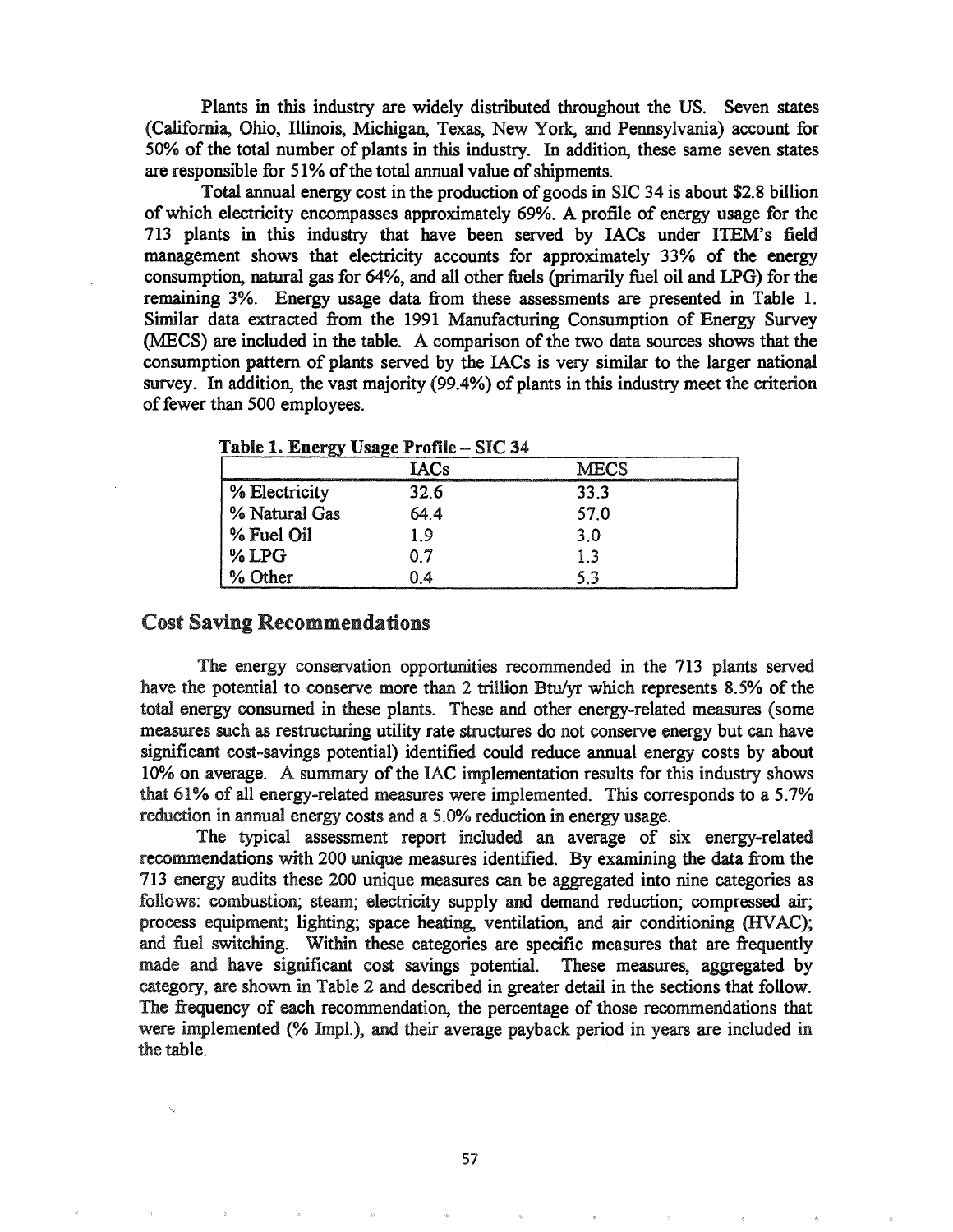|                                             |           | $\%$  | Average      |
|---------------------------------------------|-----------|-------|--------------|
| <b>Measure Description</b>                  | Frequency | Impl. | Payback (yr) |
| Combusion                                   |           |       |              |
| Adjust air/fuel ratio                       | 137       | 82    | 0.4          |
| Recover heat from flue gases                | 80        | 43    | 1.6          |
| Steam                                       |           |       |              |
| Insulate steam system components            | 54        | 67    | 0.6          |
| Repair steam leaks                          | 21        | 81    | 0.3          |
| Electricity Supply and Demand Reduction     |           |       |              |
| Reduce peak electrical usage                | 108       | 52    | 0.4          |
| Improve power factor                        | 75        | 53    | 1.2          |
| Compressed Air                              |           |       |              |
| Reduce compressed air leaks                 | 338       | 88    | 0.1          |
| Use outside air for compressor intakes      | 260       | 60    | 0.4          |
| <b>Process Equipment</b>                    |           |       |              |
| Motor maintenance and replacement           | 583       | 66    | 0.8          |
| Process heat confinement                    | 225       | 46    | 0.7          |
| Luphilop                                    |           |       |              |
| Install high efficiency lighting            | 728       | 71    | 1.5          |
| Install occupancy sensors                   | 194       | 45    | 0.5          |
| ewxe                                        |           |       |              |
| Reduce building infiltration                | 98        | 60    | 0.9          |
| <b>Fuel Switching</b>                       |           |       |              |
| Replace electric with natural gas equipment | 88        | 39    | 1.1          |

## Table 2. Cost-saving Measures

### Combustion Measures

Adjust air/fuel ratio. The air/fuel ratio on combustion equipment should be checked and adjusted as needed to reduce the amount of excess air passing through to improve the efficiency. A flue gas analysis of the stack gases performed during the assessment and operating parameters are used to determine the current combustion efficiency. The majority of these measures involved the tuning of natural gas-fired boilers. The optimum amount of  $O_2$  in the flue gas of a natural gas-fired boiler is 2.2%, corresponding to 10% excess air. To be conservative, the savings calculations are typically based on a reduction in excess  $O_2$  to about 3%. The proposed efficiency is estimated by using combustion efficiency charts that compare the net stack temperature to an excess  $O_2$  level of 3%.

A review of the 20 most recent recommendations of this type shows an average increase in combustion efficiency of 5.3%. In order to adjust the air/fuel ratio for maximum efficiency, a flue gas analysis kit is needed. The primary air and fuel flow rates to the combustion chamber should be checked bimonthly and adjusted to obtain the optimum ratio. The typical payback for this measure is about  $0.4$  years (5 months).

An alternative to manually adjusting the air/fuel ratio is to install automatic  $O_2$  trim controls that adjust the amount of excess air continuously. lACs who have recommended this option report a similar increase in efficiency and an average payback of about 1.1 years.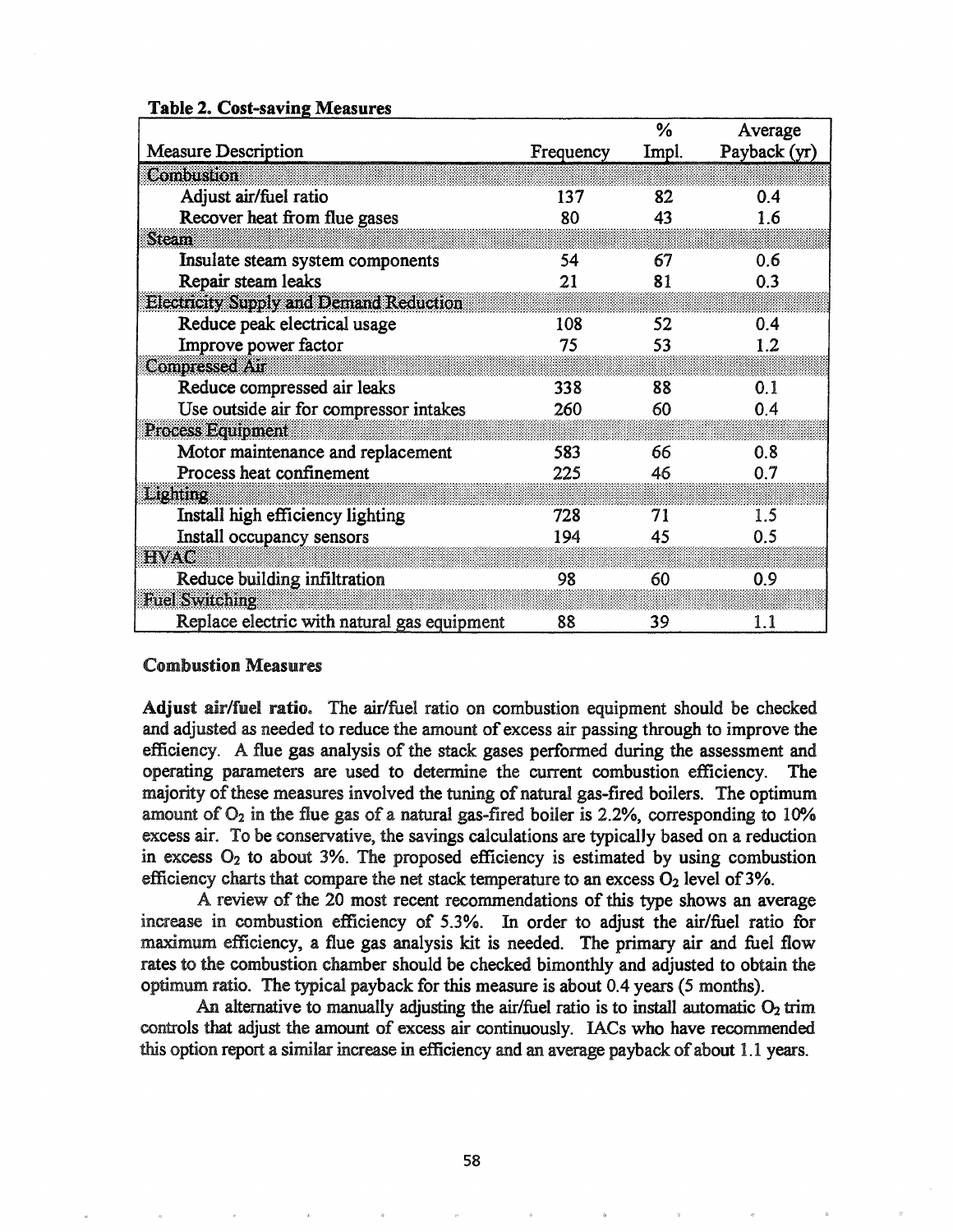*Case in Point:* A manufacturer of hot dipped galvanized parts in Oregon operates a kettle to melt zinc and keep it molten. The plant installed an inlet modulation system on the blower motor and controls, which adjusts the  $O_2$  level according to the firing rate of the kettle. Prior to implementing this measure the blower to the kettle supplied the same amount of air regardless of the firing rate of the burner. The team from the Oregon State University lAC estimated a 43% increase in burner efficiency when in the low-fire setting and a 2% increase when operating at high-fire. At a cost of \$3.80/MCF this plant reduced its annual natural gas cost by about \$27,900/yr. The installed cost of the control system was  $$12,000$ , resulting in a payback of 0.4 years.

Recover heat from flue gases. Heat can be recovered from the exhaust gases of combustion equipment. The most common use of recovered heat identified by lACs serving this industry is preheating combustion air. Other uses of recovered waste heat included preheating boiler feedwater, heating service hot water, augmenting space heating, and preheating materials entering ovens and dryers.

To estimate the decrease in fuel consumption associated with preheating combustion air the IACs typically assume a 1% increase in combustion equipment efficiency for every 40°F increase in combustion air. (Caution: It is important to ensure that the exhaust temperature remains above approximately 250°F to prevent the condensation of exhaust gases and the resultant corrosive liquids.)

A flue gas analysis is performed to estimate the current boiler efficiency ( $EFF<sub>c</sub>$ ). To estimate the proposed efficiency  $(EFF_p)$  the following relationship is utilized:

$$
EFFp = EFFc + \left[\Delta T_{\text{air}} \times \frac{1\%}{40^{\circ}F}\right]
$$

A review of the 20 most recent recommendations of this type made in this industry shows an average increase in combustion air temperature ( $\Delta T_{air}$ ) of 310°F, which relates to a 7.8% increase in efficiency. The costs to implement this measure include a heat exchanger, duct work, fan, and labor. In addition, the IACs typically recommend hiring an engineering company to provide the design work. The typical payback for preheating combustion air is about 1.9 years. A review of all heat recovery measures shows a payback of 1.6 years.

*Case in Point:* A manufacturer of aluminum cans in Colorado served by the Colorado State University IAC operates a 125 hp steam boiler to heat water for the can washer. By using a stack heat exchanger, the combustion inlet air temperature was raised by 140°F providing a 3.5% increase in efficiency. At a cost of S2.901MCF this plant reduced its natural gas cost by about \$3,600/yr. The cost of the system including the heat exchanger, fan, ducting, and labor was about \$5,000, resulting in a payback of 1.4 years.

#### Steam Measures

Insulate steam system components. Steam system components (e.g., pipes, boilers, and condensate return tanks) should be insulated to reduce heat losses and associated energy costs. Reducing heat loss leads to savings for the heating of make-up water, and for reduced water purchase and treatment.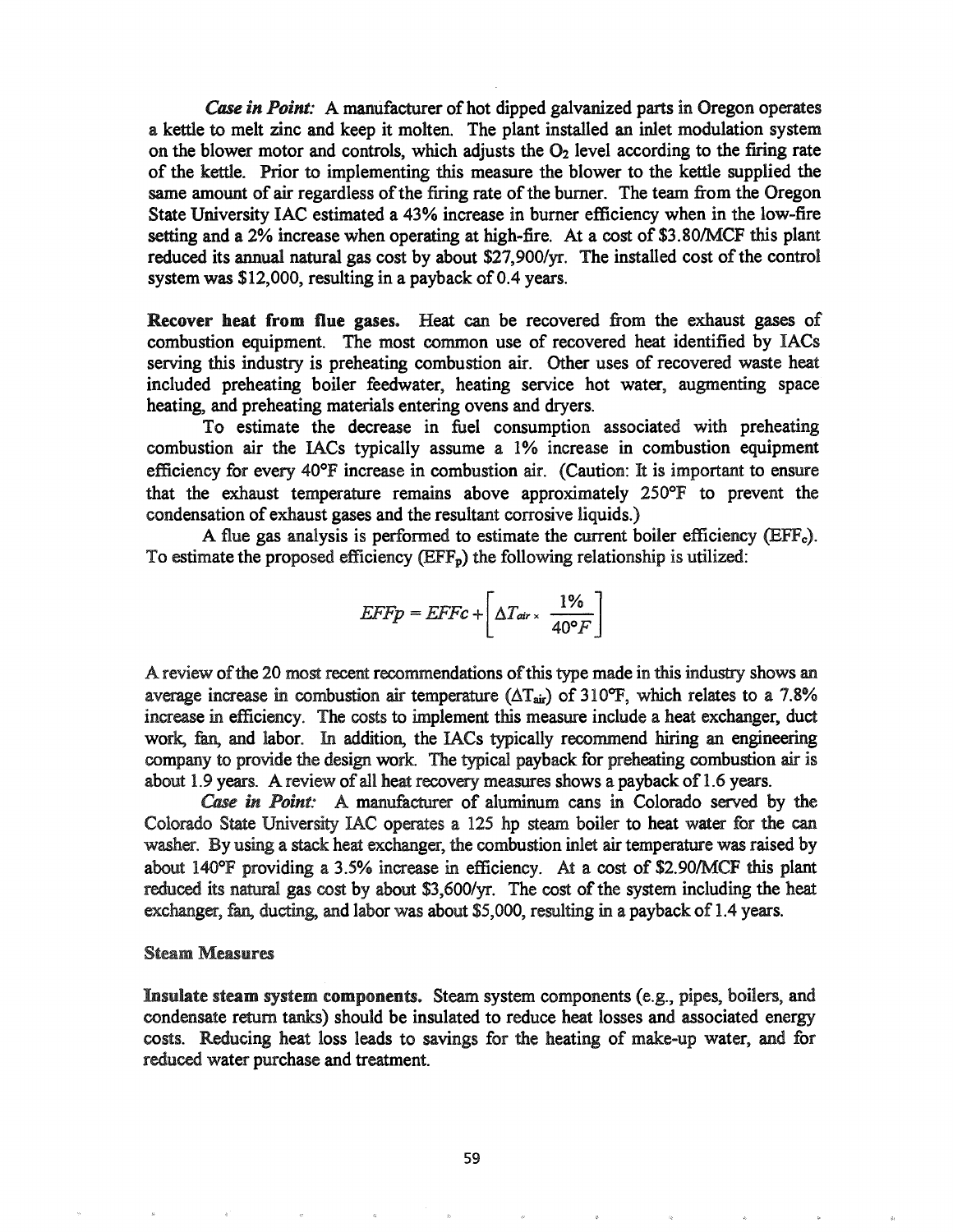A review of the twenty most recently recommended insulation measures indicates that the average energy savings reduced heat loss by approximately 90% as compared to bare surfaces. The typical payback for this type of measure is 0.6 years (7 months).

Several of the lACs utilize the 3E Plus Insulation Thickness Computer Program developed by the North American Insulation Manufacturers Association (NAIMA) to determine the heat loss from the bare and insulated surfaces. The program determines the most economically attractive thickness of a selected insulation type.

Case in Point: In Oklahoma a manufacturer of pier systems for boats uses steam for expanding styrofoam beads in the production of flotation devices. The plant installed fiberglass insulation on piping spanning a total length of 133 feet. The lAC team from Oklahoma State University estimated that heat loss could be reduced by 89% by installing I-inch thick insulation. The energy conserved after implementation was about 800 MMBtu/yr, and the natural gas cost savings was \$4,460/yr. The cost of insulation materials and labor was \$1,800 resulting in a payback in 0.4 years.

Repair steam leaks. Steam leaks and condensate leaks in live steam lines and condensate return lines should be checked and repaired on a regular basis. The potential savings are due to reduced energy usage for heating of make-up water. The energy conservation that can be realized by fixing steam leaks is calculated as follows:

$$
EC = \frac{M x H x (h_2 - h_1)}{EFF}
$$

where

| $\bm{M}$       | $=$      | mass flow rate from an individual leak of a given size, lb/h |
|----------------|----------|--------------------------------------------------------------|
| H              | $=$      | annual hours during which leak occurs, h/yr                  |
| h <sub>2</sub> | $=$      | enthalpy of steam at line pressure, Btu/lb                   |
| h <sub>I</sub> | $\equiv$ | enthalpy of feedwater makeup water, Btu/lb                   |
| FFF            | $=$      | boiler efficiency, no units                                  |

Repairing the leaks will require any or all of the following actions: repairing of steam traps, purchase and installation of valve packaging, welding of faulty piping, sealing around fittings, and repairing condensate return lines. The typical payback for this measure is approximately 0.3 years (4 months).

*Case in Point:* A Texas manufacturer who uses steam to cure rubber linings repaired steam leaks in their boiler system. The team from the Texas A&M University IAC estimated that at a cost of \$2.92/MCF the plant was able to conserve 824 MMBtu/yr of natural gas, with a reduced annual cost of \$6,200/yr. The cost of repairing the steam leaks was \$960, resulting in a payback of approximately 0.2 years.

#### **Electricity Supply and Demand Reduction Measures**

Reduce peak electrical usage. Demand is the average rate at which energy (measured in kWh) is used during a specific metered period. The peak demand is the highest average load (measured in kW) reached over all of the demand intervals within a given billing period. A high demand charge therefore results from a large usage of power during any demand interval of the billing period. Common strategies to reduce the peak demand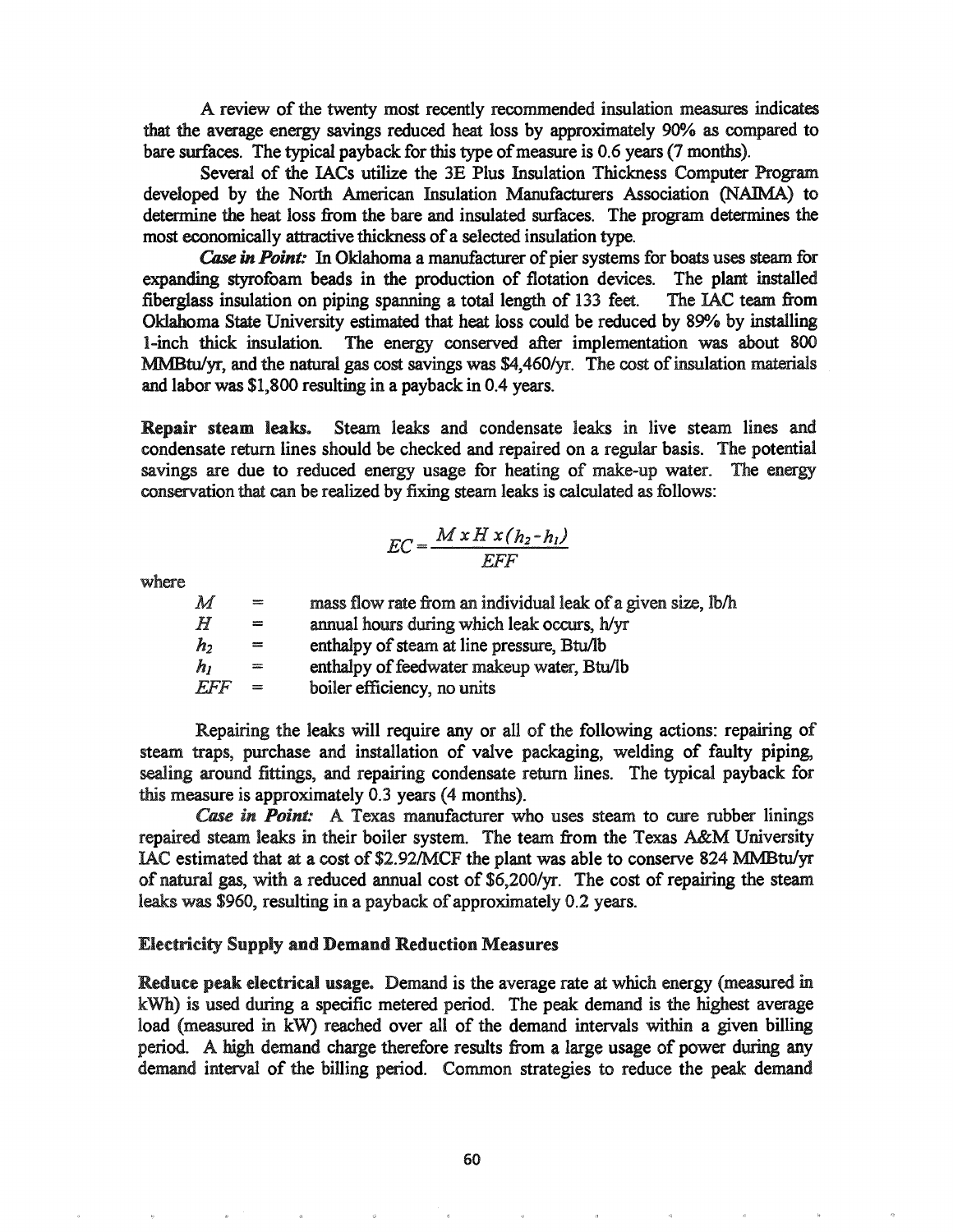identified by the lACs are: distribute demand over alternate shifts, interlock pieces of equipment, and reschedule operation of machinery (e.g., charge forklifts at night).

Studying daily plots of energy usage can identify periods of the day when high demand is a problem for a facility. This information can then be used to determine which solution is feasible. A review of the twenty-five most recent recommendations for this measure indicates that the average energy demand reduction is approximately 135 kW. The typical payback for this measure is 0.4 years (5 months).

*Case in Point:* A manufacturer of security hardware in Texas reduced the peak: demand by shifting the operation of an induction heater to a late afternoon shift. The Texas A&M University lAC in Kingsville calculated a demand reduction of 187 kW which corresponds to a savings of S12,130/yr. The schedule change required no additional labor costs; therefore, the payback was immediate.

Improve power factor. Power factor is a way of quantifying the reaction of alternating current (AC) electricity to various types of electrical loads. Inductive loads, such as motors and fluorescent lamp ballasts, cause the voltage and current to shift out of phase. The utility company must supply additional power, commonly measured in kilovolt-amps  $(kVA)$ , to make up for the phase shift. The total power requirement of the load is made up oftwo components, the resistive, or real, component and the reactive component. The resistive component, measured in kilowatts (kW) by a watt meter, does the useful work.

The ratio of real, useable power (kW) to apparent power (kVA) is known as the power factor. To reduce reactive losses, the user should increase the power factor to a value as close to unity (1.0) as is practical for the entire manufacturing plant.

Capacitor banks can be installed to decrease the apparent power. Capacitors draw current which leads the voltage, while inductive loads draw current which lags the voltage. The net result is that the current in the supply line is brought more closely in phase with the supply voltage. Capacitors can be added at each piece of equipment, ahead of groups of small motors, or at main services. The placement of capacitors should be discussed with a qualified professional from a capacitor supplier, electrical contractor, or an engineering firm. The typical payback for this measure is approximately  $1.2$  years.

Case in Point: A manufacturer of wire fencing in Nevada pays an excess reactive energy charge when the power factor is less than 0.9. The team from the University of Nevada-Reno lAC estimated the minimum capacitance required to eliminate the additional charge. The plant was able to save about Sl,700/yr with a 2.3 year payback.

#### **Compressed Air Measures**

Reduce compressed air leaks. Leaks in compressed air lines should be repaired on a regular basis. The cost of compressed air leaks is the energy cost to compress the volume of lost air from atmospheric pressure to the compressor operating pressure. The amount of air lost depends on the line pressure, the compressed air temperature at the point of the leak, the air temperature at the compressor inlet, and the area of the leak.

A review of the twenty most recent recommendations indicates that on average 34% of the total on-line horsepower was lost. For the recommendations reviewed, the average temperature at the point of the leak was  $70^{\circ}$ F and average pressure was 100 psig. Figure 1 illustrates power loss as a function of leak diameter for these conditions.

61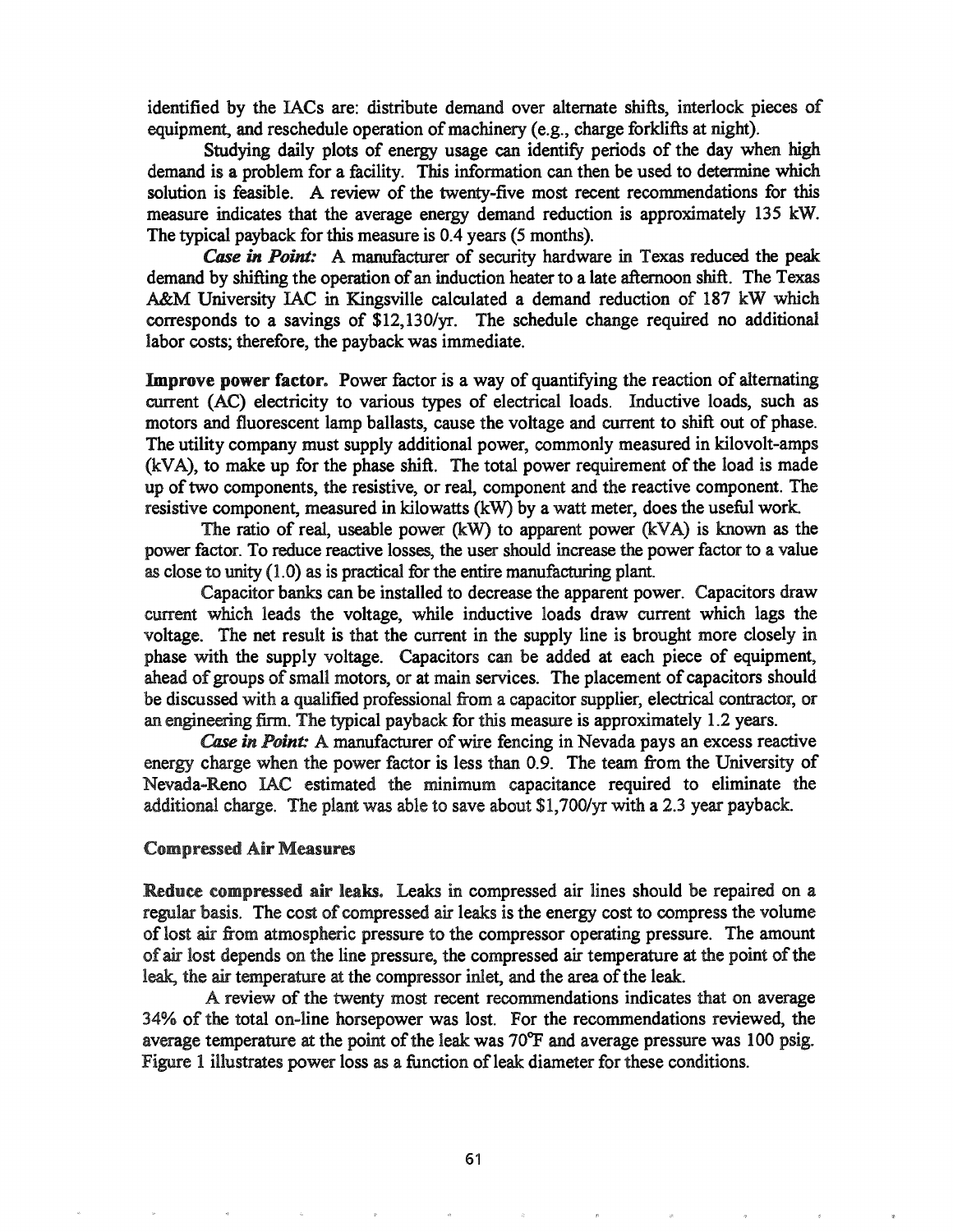Figure 1. Horsepower Loss to Air Lea



Repairing the leaks typically requires any or all of the following actions: replacement of couplings, hoses, seals around filters, and repairing breaks in lines. To reduce compressed air costs it is necessary to implement a program to identify the leaks on a continuing basis. What has worked for many plants is to educate plant personnel on the importance of reducing the leaks and have them assist in identifying the leaks. For example, to help the maintenance stafflocate leaks some plants have provided production workers with yellow ribbons which are tied to hoses or equipment at the site of a leak. The typical payback for this measure is approximately 0.1 years (1 month).

*Case in Point:* In Minnesota a metals fabricator uses compressed air primarily for sand blasting, painting, and pneumatic tools. The South Dakota State University lAC found 11 air leaks in the plant ranging in size from 1/64 to 1/4 inches. Facility maintenance personnel repaired the leaks and estimated the cost at \$220. The cost savings of \$5,200/yr will payback in 0.1 years.

Use outside air for compressor intakes. Outside air is (on average) cooler and more dense than indoor air. Therefore, less work is required to reach a given operating pressure using outdoor air.

The work performed by compressors, for typical operating conditions in manufacturing plants, is proportional to the absolute temperature of the intake air. Thus, the fractional reduction in compressor work, WR, resulting from lowering the intake air temperature can be estimated as:

$$
WR = \frac{IT - OT}{IT + C}
$$

where

 $IT$  = average inside temperature, <sup>o</sup>F

 $OT =$ average annual outside temperature, <sup>o</sup>F

 $C =$ constant, 460 Rankine

The most common material used for ducting outside air to compressor intakes is plastic (PVC) pipe. One end of the pipe is attached to the air cleaner intake or other appropriate intake port and the other end is routed through the wall or ceiling to the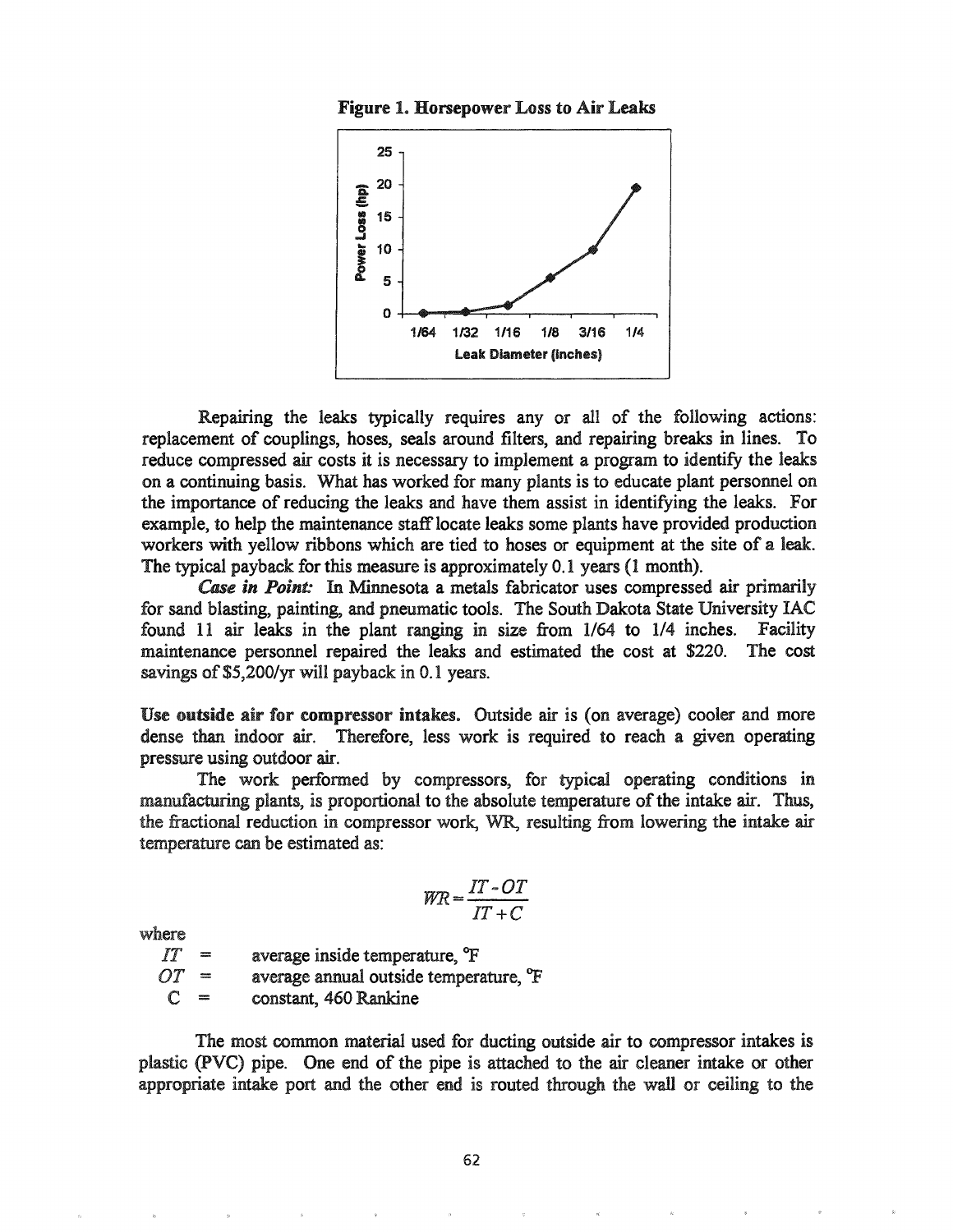outside. Reviewing the 20 most recent recommendations for this measure, the average fractional reduction in compressor work resulting from lowering the intake air temperature is about 7% and the typical payback approximately 0.4 years (5 months).

*Case in Point:* A manufacturer in Missouri who makes custom fabricated stainless steel products operates a 150 hp air compressor. The University of Missouri-Rolla lAC estimated a reduction in compressor work of 7% resulting from lowering the intake air temperature by 39°F. The implementation cost for materials and labor is \$200. The total cost savings for this measure is \$2,500/yr with a payback period of one month.

#### Process Equipment Measures

Motor maintenance and replacement. IACs typically recommend motor-related measures that fall into three categories: replacement with higher efficiency motors, improvements in the drive system, and better maintenance practices.

Motor replacement with a higher efficiency model is recommended as the current motor wears out. High efficiency motors are constructed with better bearings and windings to reduce frictional and electrical losses. Efficiencies may be from about 1% to 10% higher than the operating efficiencies of the existing motors. In general, the larger the motor, the smaller the efficiency increase. Normally, a cost premium must be paid for the higher efficiency motors. To evaluate the potential energy conservation and cost savings the IACs utilize the MotorMaster+ computer program developed for the US DOE by the Washington State University Cooperative Extension Program. Historically, motor replacement measures have shown a payback of about 1.7 years for this industry.

The most common drive system improvements recommended by lACs for this industry are for the use of notched V-belts and synchronous belts. These belts save energy through a reduction in belt slippage on drive sheaves and reduced load on bearings. Typically, the IACs assume an energy reduction of 2-5% for notched V-belts and 5-15% for synchronous belts and sprocket drives. The average payback for belt replacement recommendations is about 0.5 years.

The majority of motor maintenance recommendations focus on improved lubrication procedures. IACs frequently stress the importance of periodic lubrication and the potential cost savings associated with the use of synthetic lubricants. Synthetic lubes have demonstrated a reduction of 10-20% in energy losses due to friction in electric motors. The average payback for this measure is about 0.2 years.

*Case in Point:* A sheet metal fabricator in Arizona saves \$12,300/yr by implementing three motor-related recommendations made by the Arizona State University IAC. The plant is replacing motors with higher efficiency models as they wear out, installed notched V-belts on several motors, and uses synthetic oils and grease to lubricate a 75 hp air compressor. The cost savings resulted in a payback of 1.2 years.

Process heat confinement. Heat losses from process equipment such as ovens, furnaces, and heated tanks constitute significant energy losses. Three methods of minimizing heat losses commonly made by IACs serving this industry are: installing/repairing/increasing insulation on equipment surfaces, covering heated tanks with floating insulation, and adding covers or curtains at equipment openings.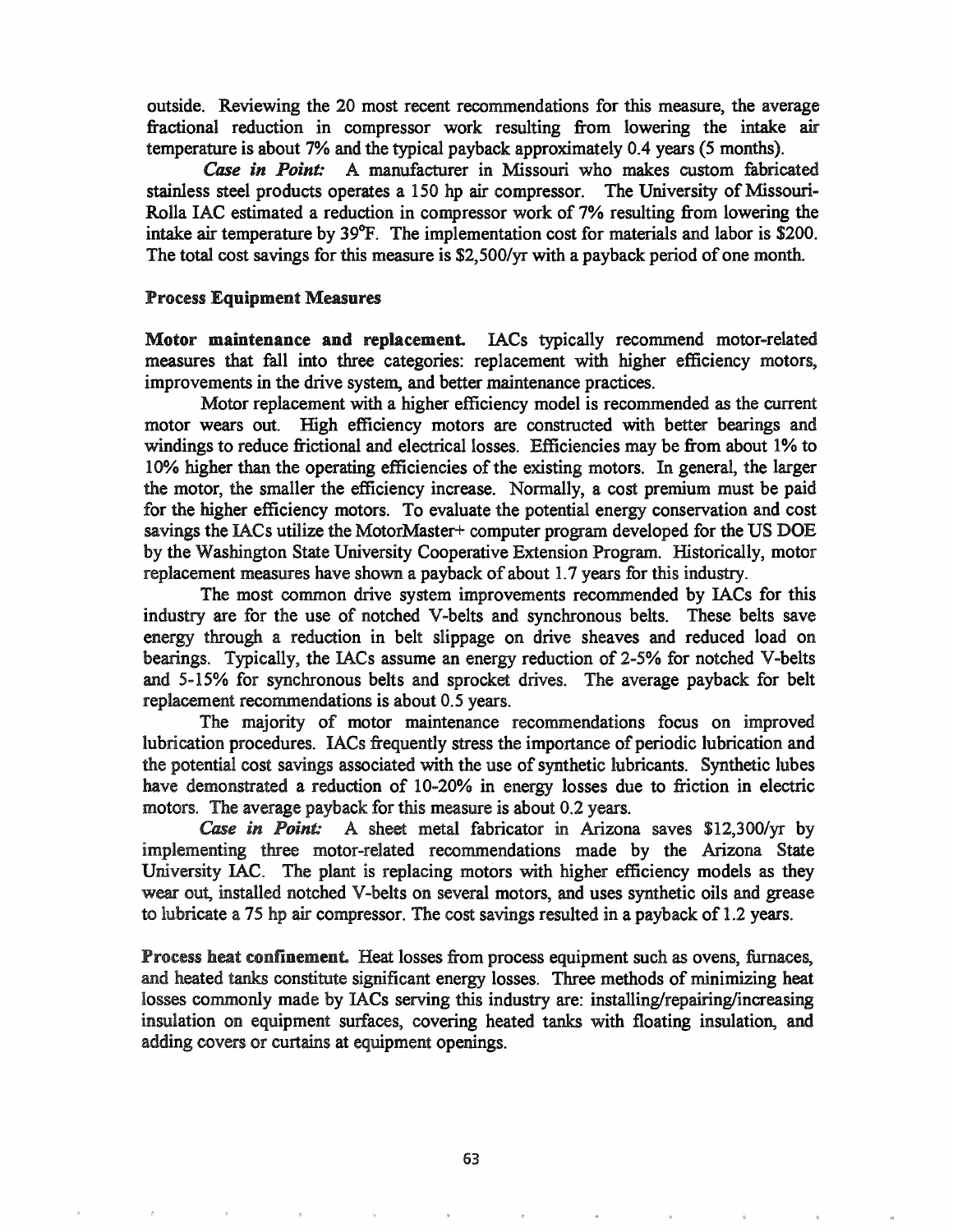To estimate the cost savings potential associated with insulating equipment surfaces the IACs estimate (often using the previously mentioned NAIMA software) heat losses before and after the insulation is added. The typical payback for this recommendation is about 1.1 years.

The use of floating insulation in heated tanks reduces heat loss and minimizes evaporation. Cost savings result from a decrease in energy to heat the tank and the chemicals used in the tank. An additional benefit is a reduction in fumes from the tank. These measures typically payback in about 0.3 years (4 months).

Another common recommendation is to cover oven and furnace openings. This equipment loses significant amounts of heat at its entrances and exits. The IACs typically recommend installing a curtain (either air or strip) or a moveable cover to minimize heat losses. Typical payback for this measure is about 0.3 years.

**Case in point:** A metal plating facility in Nebraska uses numerous tanks that are heated by steam supplied from a 200 hp boiler. Tank temperatures range from 120-200°F. After following a recommendation from the University of Kansas IAC to use a layer of plastic balls to cover the liquid surface the plant saved about S17,300/yr. The cost of the balls was  $$11,000$ , which resulted in a payback of 0.6 years (8 months).

#### Lighting Measures

Install high efficiency lighting. Energy savings occur by replacing existing lamps and ballasts with high efficiency, lower wattage lamps and ballasts. A review of the twenty most recent recommendations indicates that the average reduction in energy usage for lighting is approximately 30%. Table 2 illustrates the most common recommended lighting replacements by IACs for this industry.

| <b>Current Conditions</b>                    | <b>Proposed Conditions</b>              |
|----------------------------------------------|-----------------------------------------|
| <b>T12</b> Fluor lamps and magnetic ballasts | T8 Fluor. Lamps and electronic ballasts |
| T12 Magnetic ballasts                        | T12 Electronic ballasts                 |
| Incandescent bulbs                           | Compact fluorescent lamps               |
| Metal halide lamps                           | HP Sodium lamps                         |
| <b>Mercury vapor lamps</b>                   | <b>HP</b> Sodium or metal halide lamps  |

Table 2. Lighting Recommendations

A common practice for many facilities is to relamp on a spot basis as the lamps bwn out or relamp a fraction of the fixtures in an area of the plant. These methods of relamping spread the total implementation cost over several years, as lamps and ballasts are replaced only as the existing ones bwn out. The average payback for this measure is 1.5 years.

*Case in Point*: In Minnesota a manufacturer of tools and heavy equipment uses conventional fluorescent lamps and incandescent lamps in the office and production areas of the plant. The South Dakota State University IAC recommended replacing the T12 fluorescent lamps and magnetic ballasts in 4' and 8' fixtures with T8 lamps and electronic ballasts. In addition, the IAC recommended switching from ISO-Watt and 100-Watt incandescent flood lamps to 90-Watt halogen lamps and 22-Watt compact fluorescent lamps. The total energy savings and cost savings after all the lamps were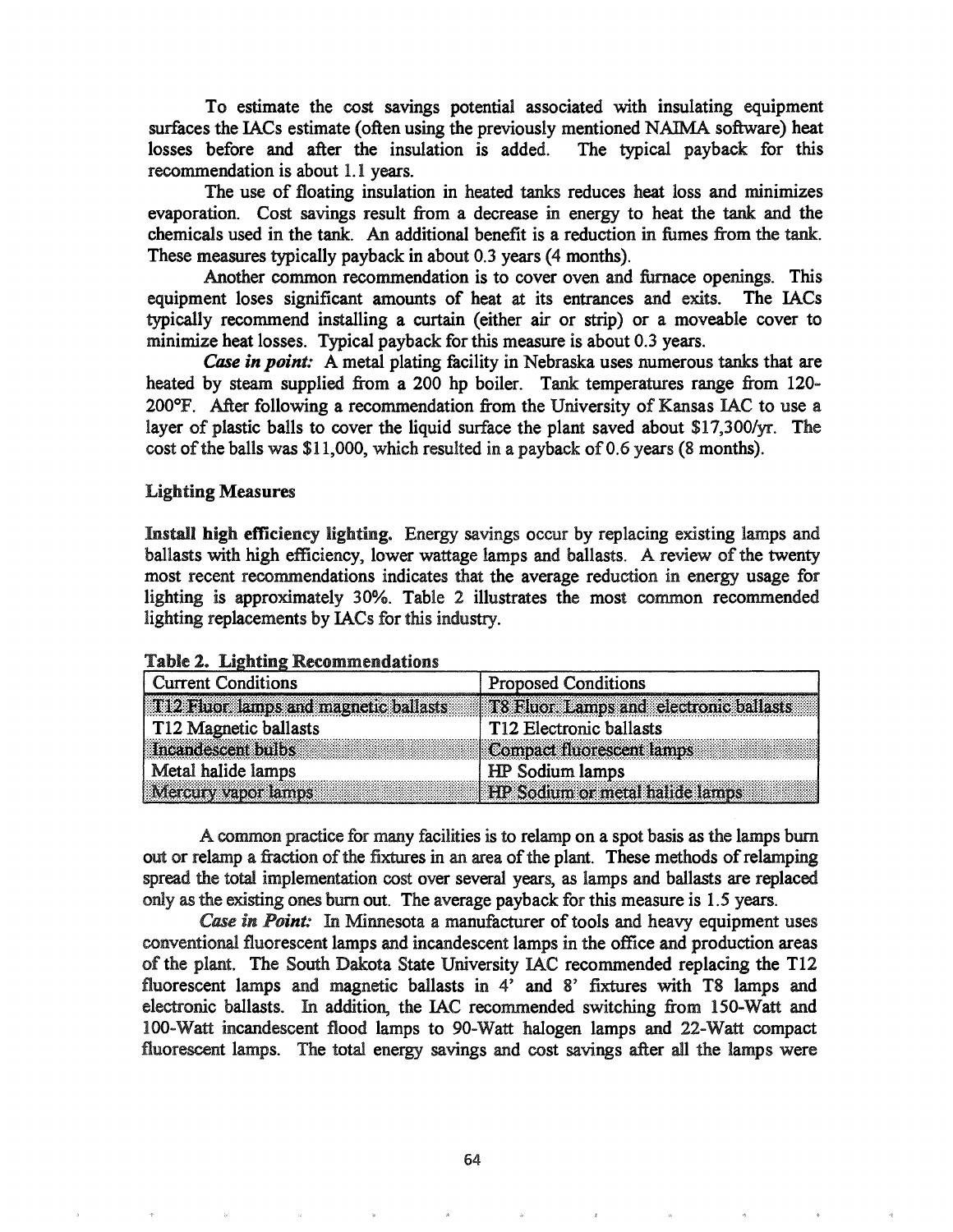replaced were 314,900 kWh/yr and SI5,970/yr. At a cost of approximately \$40,000 the measure paid back in 2.5 years.

Install occupancy sensors. Occupancy sensors are used as an automatic switch for lighting control in areas that do not require constant light, such as conference rooms and lavatories. By wiring the occupancy sensors in the areas designated lighting can be eliminated during unoccupied periods. The amount of energy savings depends on the actual time that the light would otherwise be left on when the room is unoccupied.

Several types of controls are available including timer switches, door controls, and motion sensors. Some occupancy sensors replace wall switches while others work in conjunction with existing switches. An ultrasonic motion-sensing controller, which produces a low intensity, inaudible sound and detects changes in the sound waves caused by any type of motion, is commonly recommended. The number of sensors can vary for each area depending on the number of lamps that the sensor has to control. The average payback for this measure is 0.5 years (6 months).

*Case in Point:* A hydraulic hose assembler in Iowa installed occupancy sensors in several office and production areas at their facility following a recommendation made by the Iowa State University lAC. Energy and cost savings resulted from reducing electrical energy usage. Additional cost savings associated with a reduction in labor and lamp costs were also realized. The cost savings for this plant were Sl,120/yr with a simple payback in 0.8 years (10 months).

#### HVAC Measure

Reduce building infiltration. Infiltration is the unintentional air exchange between the indoors and outdoors, driven primarily by temperature difference and wind. In winter, cold air entering a building forces the warm air out, causing heat losses. Typically, infiltration is responsible for 20 to 40 percent of the thermal load of buildings.

Measures identified by lACs to eliminate infiltration have included caulking windows and doors, using fasteners and corrugated steel to seal openings, applying plastic and vinyl stripping, and installing air curtains or plastic strip doors at loading docks. The typical payback for these measures is approximately 0.9 years (11 months).

*Case in Point:* In Illinois a manufacturer of metal stampings installed a plastic strip door at the loading dock doorway to reduce heating losses. With a natural gas cost of \$4.44/MCF the Bradley University lAC estimated cost savings of \$2,720/yr. The implementation cost was  $$1,500$  resulting in a payback of 0.6 years (7 months).

#### Fuel Switching Measure

Replace electrical equipment with natural gas equipment. The energy supply of equipment, such as boilers, space heaters, water heaters, and wash tanks is commonly changed from electricity to natural gas. At the plant there is typically an increase in the plants' energy usage due to the lower efficiency of the natural gas equipment. This increase in usage can be thought of as negative energy savings; however, in a global sense energy is actually saved since more energy is required to generate electricity than natural gas. The cost savings results from the fact that the per unit energy cost of natural